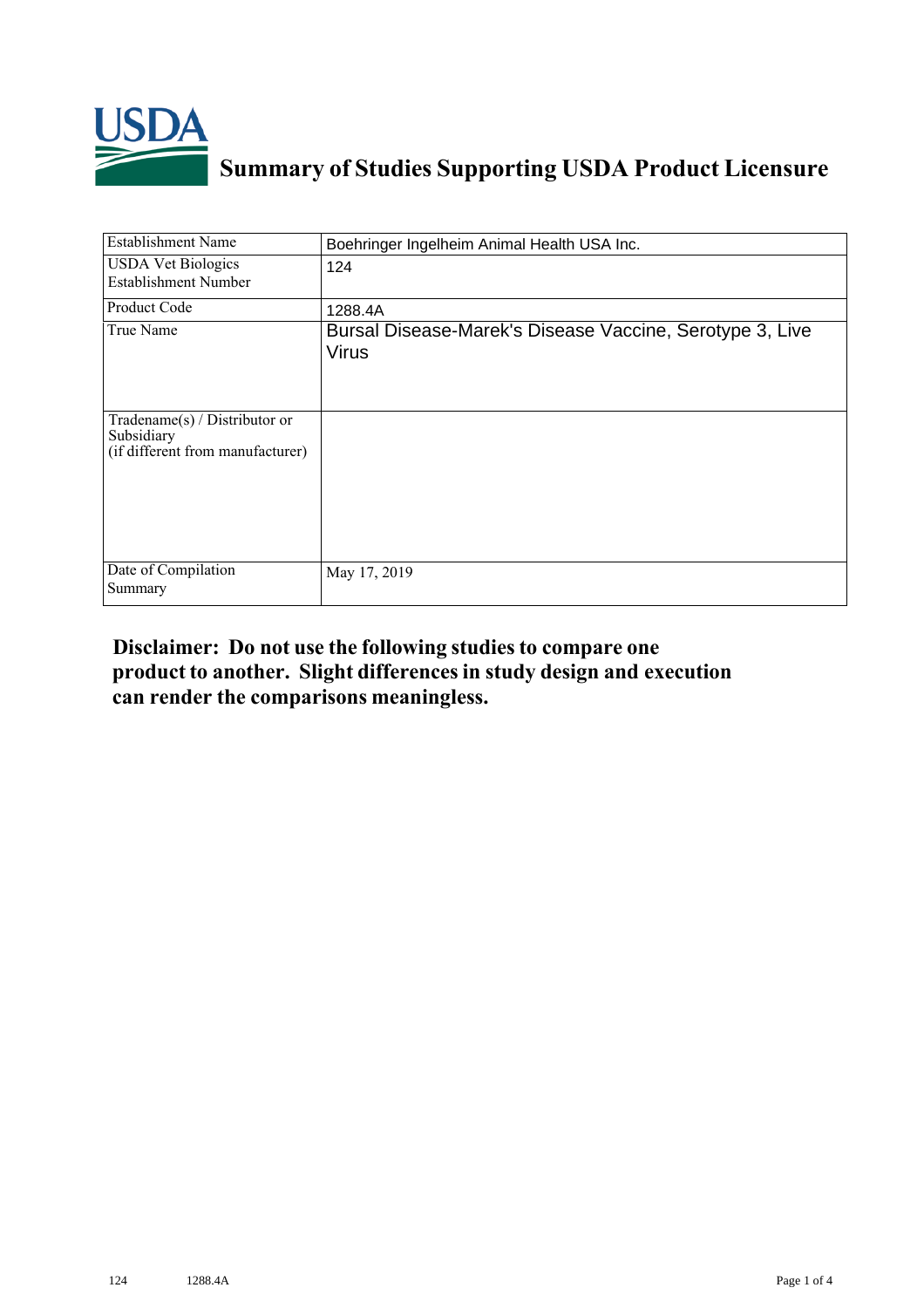| <b>Study Type</b>              | Efficacy                                                                                                                                                                                                                                                                                                                    |
|--------------------------------|-----------------------------------------------------------------------------------------------------------------------------------------------------------------------------------------------------------------------------------------------------------------------------------------------------------------------------|
| <b>Pertaining to</b>           | Infectious bursal disease virus, standard                                                                                                                                                                                                                                                                                   |
| <b>Study Purpose</b>           | Efficacy against infectious bursal disease, standard                                                                                                                                                                                                                                                                        |
| <b>Product Administration</b>  | Subcutaneous                                                                                                                                                                                                                                                                                                                |
| <b>Study Animals</b>           | Chickens at day-of-age                                                                                                                                                                                                                                                                                                      |
| <b>Challenge Description</b>   |                                                                                                                                                                                                                                                                                                                             |
| <b>Interval observed after</b> |                                                                                                                                                                                                                                                                                                                             |
| challenge                      |                                                                                                                                                                                                                                                                                                                             |
| <b>Results</b>                 | Study data were evaluated by USDA-APHIS prior to product<br>licensure and met regulatory standards for acceptance at the time of<br>submission. No data are published because this study was submitted<br>to USDA-APHIS prior to January 1, 2007, and APHIS only requires<br>publication of data submitted after that date. |
| <b>USDA Approval Date</b>      | January 21, 1999                                                                                                                                                                                                                                                                                                            |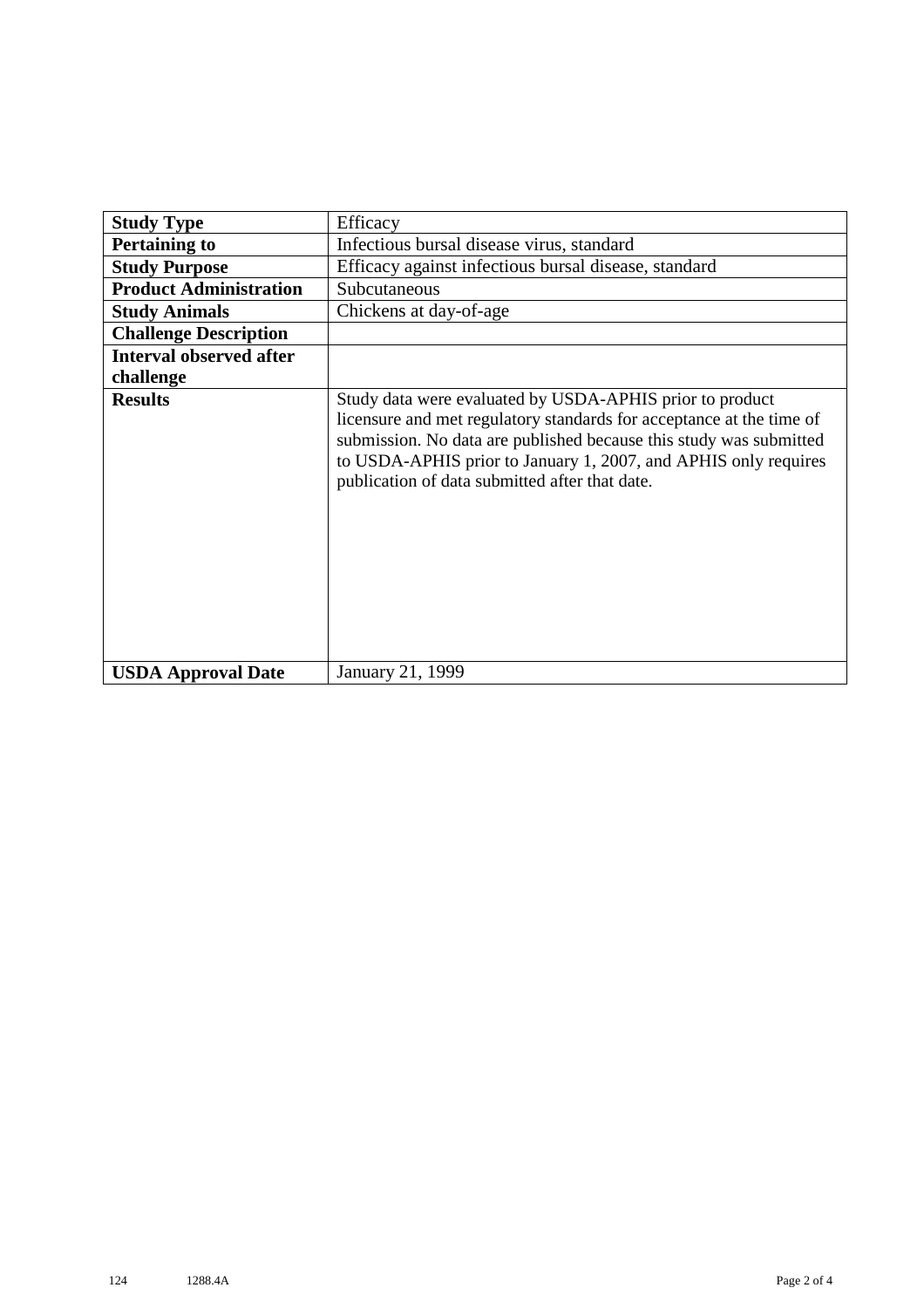| <b>Study Type</b>              | Efficacy                                                                                                                                                                                                                                                                                                                    |
|--------------------------------|-----------------------------------------------------------------------------------------------------------------------------------------------------------------------------------------------------------------------------------------------------------------------------------------------------------------------------|
| <b>Pertaining to</b>           | Marek's disease                                                                                                                                                                                                                                                                                                             |
| <b>Study Purpose</b>           | Efficacy against Marek's disease                                                                                                                                                                                                                                                                                            |
| <b>Product Administration</b>  | Subcutaneous                                                                                                                                                                                                                                                                                                                |
| <b>Study Animals</b>           | Chickens at day-of-age                                                                                                                                                                                                                                                                                                      |
| <b>Challenge Description</b>   | GA-22 MDV                                                                                                                                                                                                                                                                                                                   |
| <b>Interval observed after</b> |                                                                                                                                                                                                                                                                                                                             |
| challenge                      |                                                                                                                                                                                                                                                                                                                             |
| <b>Results</b>                 | Study data were evaluated by USDA-APHIS prior to product<br>licensure and met regulatory standards for acceptance at the time of<br>submission. No data are published because this study was submitted<br>to USDA-APHIS prior to January 1, 2007, and APHIS only requires<br>publication of data submitted after that date. |
| <b>USDA Approval Date</b>      | January 21, 1999                                                                                                                                                                                                                                                                                                            |